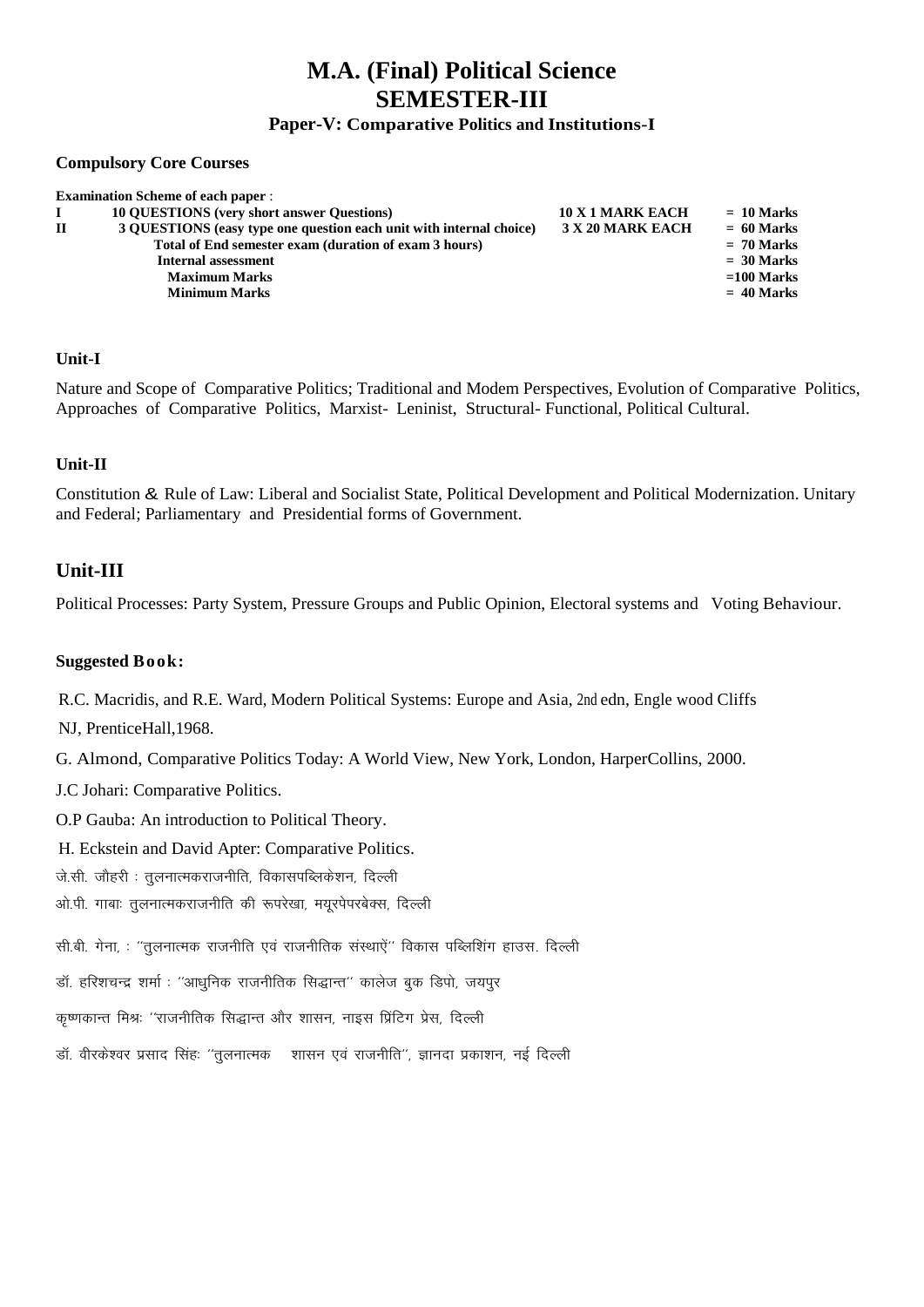## **Paper-VI: Indian Government & Politics (Constitutional Framework)**

|   | <b>Examination Scheme of each paper:</b>                            |                        |              |
|---|---------------------------------------------------------------------|------------------------|--------------|
|   | <b>10 OUESTIONS</b> (very short answer Questions)                   | <b>10X 1 MARK EACH</b> | $= 10$ Marks |
| П | 3 QUESTIONS (easy type one question each unit with internal choice) | 3 X 20 MARK EACH       | $= 60$ Marks |
|   | Total of End semester exam (duration of exam 3 hours)               |                        | $= 70$ Marks |
|   | <b>Internal assessment</b>                                          |                        | $= 30$ Marks |
|   | <b>Maximum Marks</b>                                                |                        | $=100$ Marks |
|   | <b>Minimum Marks</b>                                                |                        | $= 40$ Marks |
|   |                                                                     |                        |              |

#### **Unit-I**

Constituent Assembly; Philosophical Foundations of the Constitution; Fundamental Right; Fundamental Duties; Directive Principles of State Policy.

#### **Unit-II**

Union Executive- The President, Vice President, Prime Minister, Council of Ministers; Union Legislature; Parliament and relationship pattern between the two chambers, Committee system, Legislative Process.

#### **Unit-III**

The Supreme Court, Judicial Review; Judicial Activism, Amendment of the Constitution.

#### **SuggestedBooks:**

G. Austin, *The Indian Constitution: Corner Stone of a Nation,* Oxford, OxfordUniversityPress,1966.

G.Austin, *Working a Democratic Constitution:The Indian Experience,* Delhi, Oxford University Press,2000.

D.O. Basu, *An Introduction to the Constitution of India,* New Delhi, Prentice Hall,1994.

D.D. Basuand B.Parekh(ed.),*Crisis and Change in Contemporary India ,*New Delhi,Sage1994.

C.P.Bhambhri, *The Indian State: fifty years,* New Delhi, Shipra,1997.

K.l.Kamal: Democratic Politics in India, Vikas, New Delhi,1977

P. Brass, *Politics of India Since Independence,* Hyderabad,Orient Longman,1990.

A.Chanda, *FederalisminIndia: AStudyofUnion-SateRelations,*London,GeorgeAllr.n&.Unwin,*1965.*

S. Cobridge and J. Harriss, *Reinventing India:Liberalization, Hindu Nationalism and Popular Democracy,*Delhi, Oxford University Press, 2001.

V.R.Mehta.Ideology, Modernization and PoliticsinIndia,Manohar,Delhi1983

R.L.Hardgrave, *India: Government and Politicsina Developing Nation ,*New York, Harcourt, Brace and World, 1965.

N.G. Jayal(ed.),*DemocracyinIndia,*Delhi,OxfordUniversityPress,2001.

S. Kaushik (ed.),*Indian Government and Politics,*DelhiUniversity, Directorate of HindiImplementation,1990.

RajniKothari,*PoliticsinIndia,* New Delhi,OrientLongman,1970.

Rajni Kothari, *Party System and Election Studies,* Bombay, Asia Publishing House,1967.

W.H. Morris Jones, *Government and Politicsin India,*Delhi,BIPublications,1974.

A.G. Noorani, *Constitutional Questions in India: The President, Parliament and the States,* Delhi, Oxford University Press, 2000.

M.V.Pylee, *An IntroductiontotheConstitution of India,*NewDelhi,1998.

A.Ray, *TensionAreasinIndia's Federal System,*Calcultta,TheWorldPress,1970.

J.R.Siwach, *Dynamics of Indian Government& Politics,*NewDelhi,SterlingPublishers,1985.

Singh, M.P.andH.Roy(eds.),*IndianPoliticalSystem:Structure, Policies, Development,* NewDelhi,Jnanada Prakash,1995. एम.पी. रायः भारतीय शासन व राजनीति

पी.आर. जैनबी. एल. फडिया : भारतीय शासन व राजनीति

पी के त्रिपाठी : भारतीय संविधान के मलतत्व

दुर्गादास बसु : ''भारत का संविधान : एक परिचय'' प्रेंटिस हाल आफ इंडिया, प्राइवेट लिमिटेड, नई दिल्ली

डॉ. ए. पी. अवस्थी : ''भारतीय राजव्यवस्था'', लक्ष्मी नारायण अग्रवाल, आगरा

एस. एन. जैन: "भारतीय संविधान व राजनीति"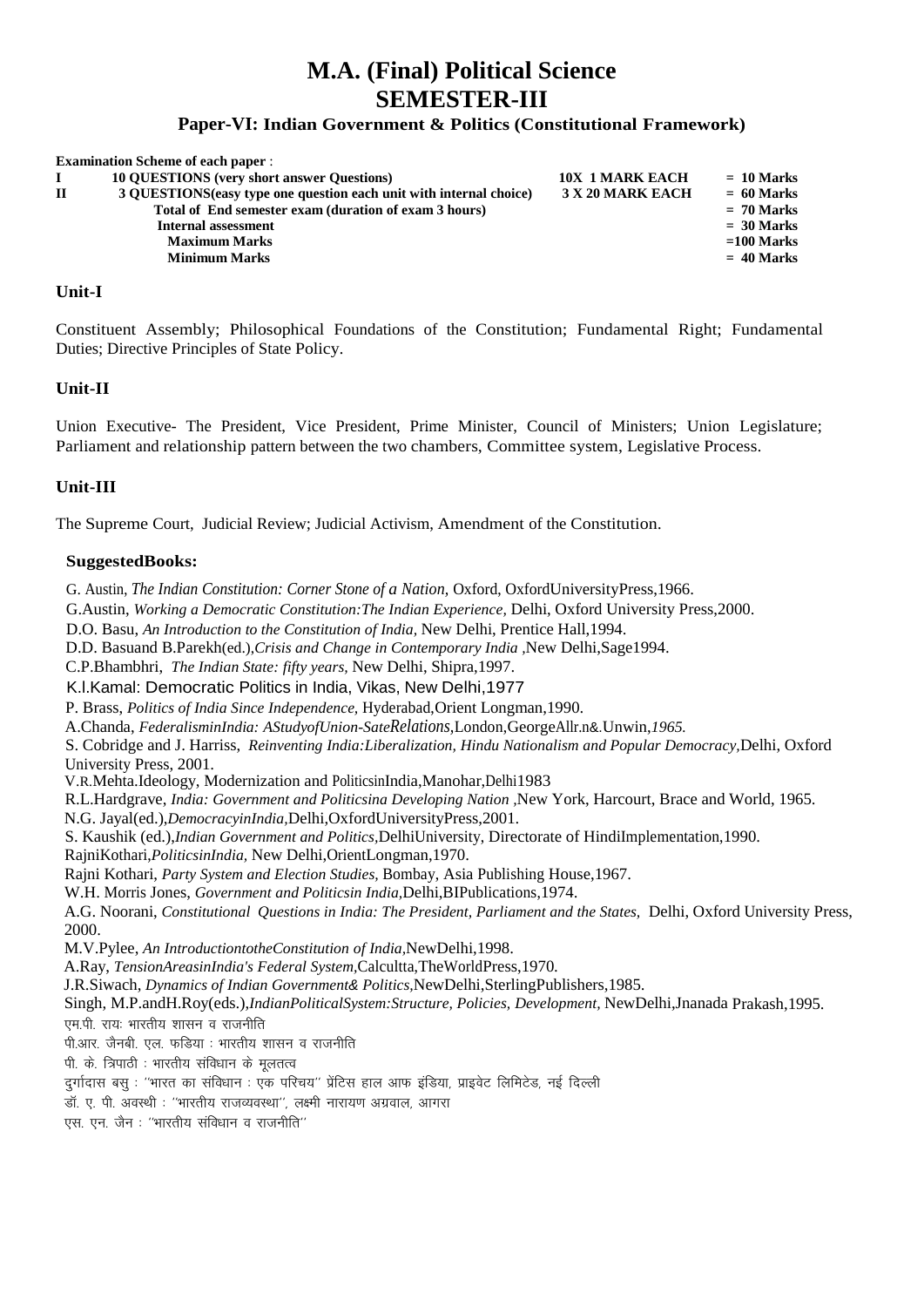## **Paper-IX: Research Methodology-I**

|              | <b>Examination Scheme of each paper:</b>                            |                        |              |
|--------------|---------------------------------------------------------------------|------------------------|--------------|
|              | <b>10 OUESTIONS</b> (very short answer Ouestions)                   | <b>10X 1 MARK EACH</b> | $= 10$ Marks |
| $\mathbf{H}$ | 3 QUESTIONS (easy type one question each unit with internal choice) | 3 X 20 MARK EACH       | $= 60$ Marks |
|              | Total of End semester exam (duration of exam 3 hours)               |                        | $= 70$ Marks |
|              | <b>Internal assessment</b>                                          |                        | $= 30$ Marks |
|              | <b>Maximum Marks</b>                                                |                        | $=100$ Marks |
|              | <b>Minimum Marks</b>                                                |                        | $= 40$ Marks |
|              |                                                                     |                        |              |

## **UNIT-1**

Scientific enquiry in social sciences: Definition, scopes, Goals and limitations of social research, planning and major steps in social research, Meaning, Need, Nature and role of research in political science, Forms of research : Normative Empirical and Behavioural.

## **UNIT-II**

Inter – disciplinary Research, The scientific Method, Various forms of studies : Panel , Case , Area. Formulation of research problem.

#### **UNIT-III**

Research Designs : Experimental Research designs; Concepts and hypothesis, selection of universe source of data: primary and secondary

### **Suggested Books :**

1.Karl Popper: The Logic of Scientific Discovery

2.P.N.Mukherjee: Methodology in Social Research

3.S.L.Verma: Research Methodology in Political Science

4.Dr.B.M.Jain:Research Methodology

#### 5.R.N.Trivedi & O.P.Shukla :Research Methodology

6. एस.एल. वर्माः ''राजनीति विज्ञान में अनुसंधान,'' राजस्थान हिन्दी ग्रन्थ अकादमी, जयपुर

एस. सी. सिंघल : ''राजनीति विज्ञान में अनुसंधान पद्धतियॉं,'' लक्ष्मीनारायण अग्रवाल, आगरा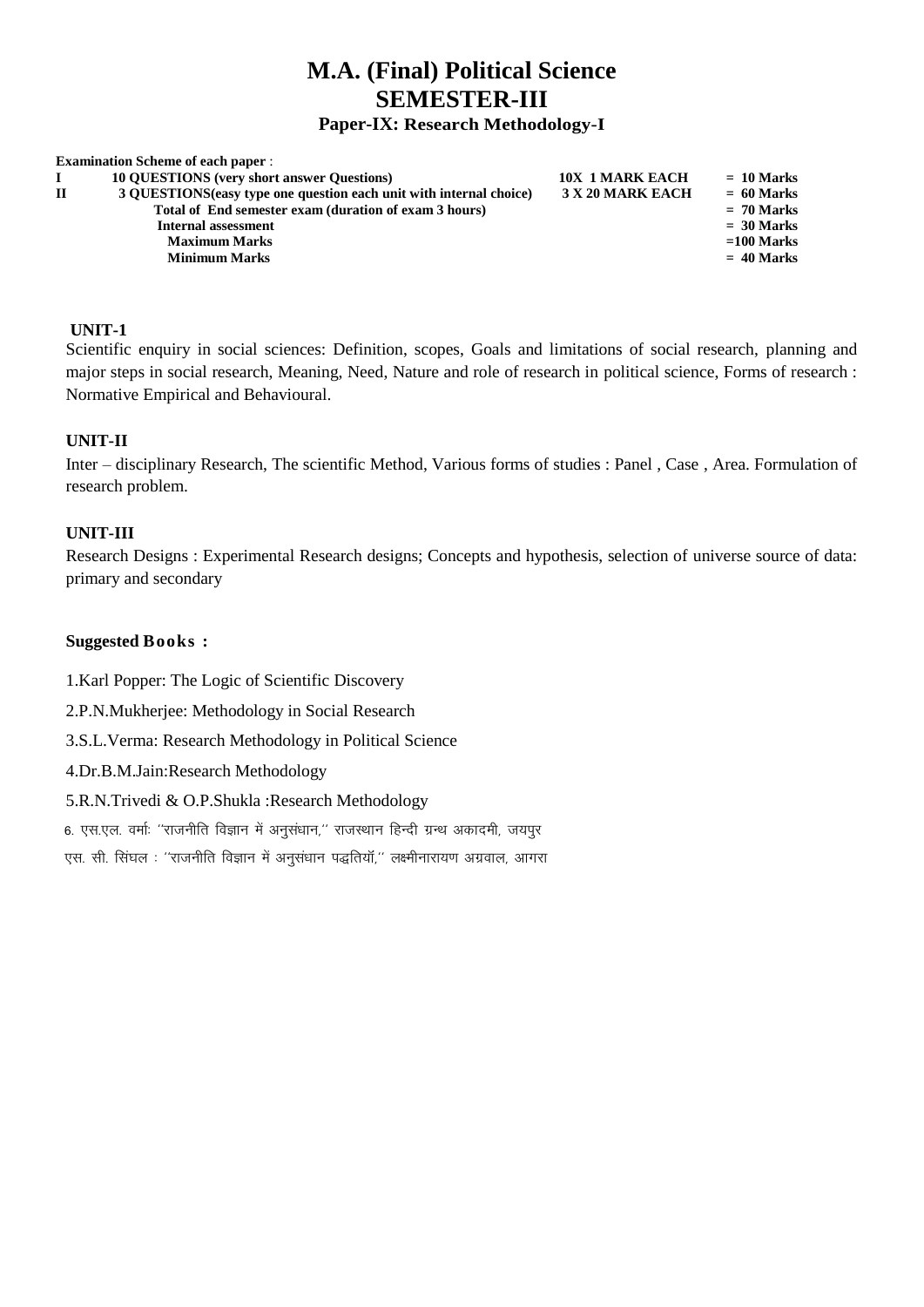## **Paper-VII (A): Modern Indian Political Thought-I**

|       | <b>Examination Scheme of each paper:</b>                            |                        |              |
|-------|---------------------------------------------------------------------|------------------------|--------------|
|       | <b>10 QUESTIONS</b> (very short answer Questions)                   | <b>10X 1 MARK EACH</b> | $= 10$ Marks |
| $\Pi$ | 3 OUESTIONS (easy type one question each unit with internal choice) | 3 X 20 MARK EACH       | $= 60$ Marks |
|       | Total of End semester exam (duration of exam 3 hours)               |                        | $= 70$ Marks |
|       | <b>Internal assessment</b>                                          |                        | $= 30$ Marks |
|       | <b>Maximum Marks</b>                                                |                        | $=100$ Marks |
|       | <b>Minimum Marks</b>                                                |                        | $= 40$ Marks |

## **Unit-I**

Philosophy of Nationalism: Ideas of Ram Mohan Roy.

## **Unit-II**

Dayan and Saraswati, Vivekanand; Ideas and Contribution of Ranade, Dadabhai Naoroji.

#### **Unit-III**

Ideas and contribution of Gopal Krishna Gokhale, Bal Gangadhar Tilak, Aurbindo, LalaLajpat Rai.

#### **Suggested Books :**

A. Appadorai, Doocuments on Political Thought in Modern India, 2 Vol. Bombay OxfordUniversity Press, 1970.

- K. N. Kadam, Dr. B. R. Ambedkar, New Delhi, Sage,l992.
- M. J. Kanctkar, Tilak& Gandhi: A Comparative Study, Nagpur, Author, 1935.
- B. R. Nanda, Gokhale , Gandhi and Nehrus : Studies in Indian Nationalism, London, Allen andUnwin, 1974.
- T. Pantham & K. Deustch, Political Thought in Modern India, New Delhi, Sage, 1986. S. A. Wolpert, Tilak&Gokhale, Berkeley, University of California Press,l962.

Bidyut Chakrabarty , Rajendra Kumar Panday. " Modern Indian Political Thought" sage Publication.

वी. पी. वर्मा " आधुनिक भारतीय राजनीति चिन्तन" लक्ष्मी नारायण अग्रवाल आगरा

पुरूषोत्तम लाल नागर ''आधुनिक भारतीय सामाजिक एवं राजनीतिक चिन्तन, राजस्थान हिन्दी ग्रन्थ अकादमी, जयपुर

डॉ. ए. अवस्थी, डॉ. आर. के. अवस्थी "आधुनिक भारतीय सामाजिक एवं राजनीतिक चिन्तन"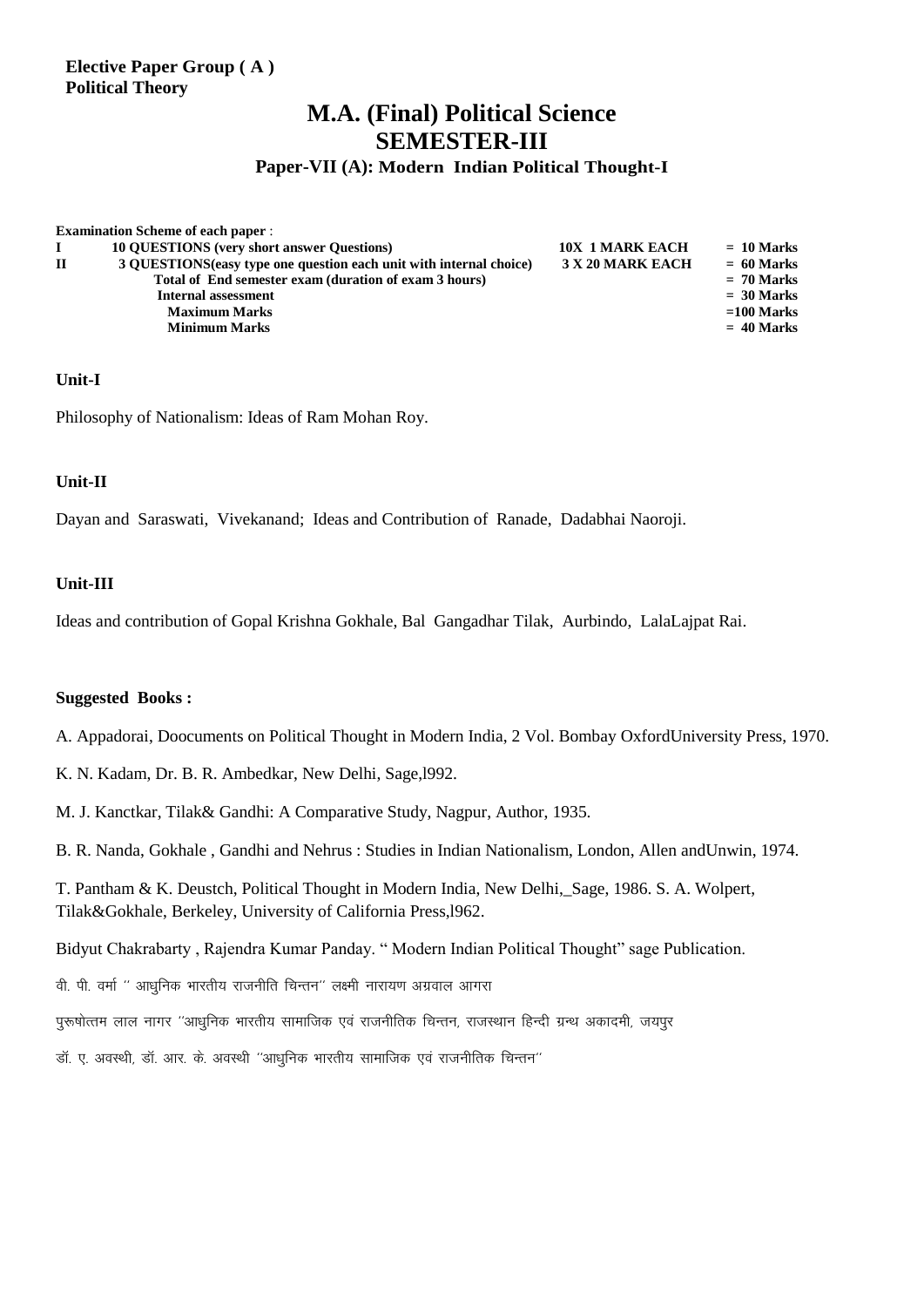## **Paper-VIII(A):Foundation of Gandhian Thought**

**Examination Scheme of each paper** :

|              | 10 OUESTIONS (very short answer Questions)                          | <b>10X 1 MARK EACH</b> | $= 10$ Marks |
|--------------|---------------------------------------------------------------------|------------------------|--------------|
| $\mathbf{I}$ | 3 OUESTIONS (easy type one question each unit with internal choice) | 3 X 20 MARK EACH       | $= 60$ Marks |
|              | Total of End semester exam (duration of exam 3 hours)               |                        | $= 70$ Marks |
|              | Internal assessment                                                 |                        | $=$ 30 Marks |
|              | <b>Maximum Marks</b>                                                |                        | $=100$ Marks |
|              | <b>Minimum Marks</b>                                                |                        | $= 40$ Marks |
| $T124$ T     |                                                                     |                        |              |

#### **Unit-I**

Formative influences on evolution of Gandhian ideas, metaphysical foundations of Gandhian thought, Gandhain ethics- Eleven vows

## **Unit-II**

Gandhian concept of God & Truth, Non violence, Ends & Means

## **Unit-III**

Evolution of the Concept of Satyagraha, Civil Disobedience, Satyagraha in South Africa

#### **Suggested Books:**

Allen, Douglas; (Ed.), "The Philosophy of Mahatma Gandhi for the Twenty-First Century", Laxington Books, Lanham, 2008 Andrews, C.F.; "Mahatma Gandhi: His life and Ideas", Anmol Publications, New Delhi, 1987 Bandyobadhyaya, J.; "Mao-tse-tung and Gandhi: perspective on Social Transformation", Allied Publishers, New Delhi, 1973 Bondurant, Joan V.; "Conquest of Violence: The Gandhian Philosophy of Conflict", OUP, Mumbai, 1959 Bose, Nirmal Kumar "Studies in Gandhism", Navajivan Publishing House, Ahmedabad, 1972 Brown, Judith M.; & Pare!, Anthony; (Ed.), "The Cambridge Companion to Gandhi", Cambridge University Press, Cambridge, 2011 Dadhich, Naresh "Gandhi and Existentialism", Rawat Publications, Jaipur, 1993 Dadhich, Naresh; "Women, Conflict Resolution and culture: Gandhian Perspective", Aavishkar Publishers, Jaipur, 2003, Dadhich, Naresh; "Non-Violence, Peace and Politics: Understanding Gandhi", Aavishkar Publishers, Jaipur, 2003. एम. के. गॉधी : '' दक्षिणअफ्रीका के सत्याग्रहकाइतिहास''. नवजीवनप्रकाशनमन्दिर. अहमदाबाद. 2011 एम के गाँधी : ''हिन्दस्वराज'' नवजीवनप्रकाशनमन्दिर अहमदाबाद 2011 महादेवप्रसाद : महात्मागाँधी का समाज दर्शन, साहित्य अकादमी, पंचकुला नरेश दाधीच $:$  महात्मागाँधी का चिंतन प्रो. एम. शर्मा, डॉ. रामकृष्ण दत्त शर्मा, डॉ. सविता शर्मा : गांधी दर्शन के विविध आयाम'', राजस्थान हिन्दी ग्रन्थ अकादमी, जयपुर बी. आर. नन्दा : ''महात्मागाँधाी एक जीवन'' सस्ता साहित्य मण्डल, प्रकाशन नई दिल्ली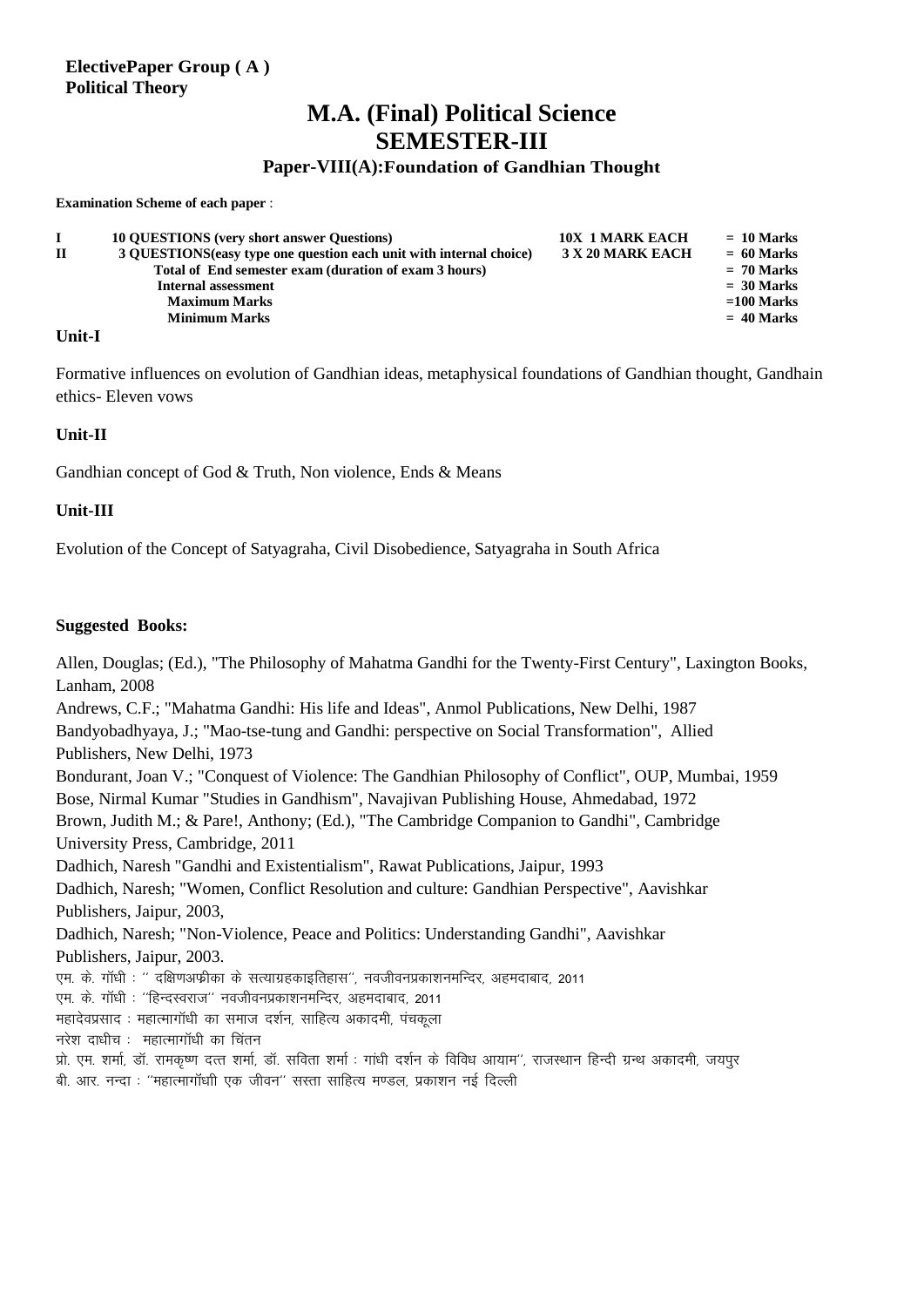## **Paper-VII (B):Theory of Diplomacy**

**Examination Scheme of each paper** :

|       | <b>10 OUESTIONS</b> (very short answer Questions)                   | <b>10X 1 MARK EACH</b> | $= 10$ Marks |
|-------|---------------------------------------------------------------------|------------------------|--------------|
| $\Pi$ | 3 OUESTIONS (easy type one question each unit with internal choice) | 3 X 20 MARK EACH       | $= 60$ Marks |
|       | Total of End semester exam (duration of exam 3 hours)               |                        | $= 70$ Marks |
|       | Internal assessment                                                 |                        | $= 30$ Marks |
|       | <b>Maximum Marks</b>                                                |                        | $=100$ Marks |
|       | <b>Minimum Marks</b>                                                |                        | $= 40$ Marks |
|       |                                                                     |                        |              |

#### **Unit-I**

Diplomacy and International relations: Theory, History and the Discipline; Evolution of Diplomacy as a weapon and tool of National power; Traditional Diplomatic practices and its contemporary Relevance; Indian School of diplomacy- Constitution of Smritis; Epics (Panchtantra, Hitopadesh) and Neetigranthas.

#### **Unit-II**

Functions of diplomacy; Diplomatic Agents-Classes, Privileges and Immunities for diplomats and Consulars; Diplomatic 'types' and diplomatic Styles; personality factor in diplomacy; Diplomatic body; principles of precedence, Credentials

#### **Unit-III**

Diplomacy and Culture: Diplomatic culture and national cultures; Diplomatic management of crises; Diplomacy: 'Old', 'New' and Contemporary; future of Diplomacy.

- I. Joseph S. Nye, Jr., "Public diplomacy and Soft Power", The ANNALS of the America Academy of Political and Social Science 2002, 616, March 2008.
- 2. Hedley Bull, "Diplomacy and International Order,"in Hedley Bull,The Anarchical Society: A Study of Order in World Politics, 2002,pp.156-177.
- 3. Paul Sharp, "For Diplomacy: Representation and the Study of International Relations," International Studies Review, Vol.l, No.1 (1999), pp. 33-57.
- 4. Bruce Gregory, "Public Diplomacy: Sunrise of an Academic Field", The ANNALS ofthe American Academy ofPoliticaland Social Sciences 2008, 616, March 2008.
- 5. Nicholas J. Cull, "Public Diplomacy: Taxonomies and Histories", The ANNALS of the American Academy ofPoliticaland Social Sciences 2008, 616, March 2008.
- 6. EytanGillboa, "Searching for a Theory ofPublic Diplomacy", TheANNALS of the American Academy ofPolitical and Social Sciences 2008, 616, March 2008.
- 7. Mark T ,eonard, "Diplomacy by other Means", Foreign Policy, No. 132. (Sep.-Oct.,2002),pp.48-56.8.
- 8. EytanGilboa, "Diplomacy in the media age: Three models of uses and effects", Diplomacy & Statecraft, 12:2, 1-28.
- 9. महेन्द्र कुमार :''अन्तर्राष्ट्रीय राजनीति के सैद्धान्तिक पक्ष
- 10. हरिशचन्द्र शर्मा, शशी के. जैन :'' राजनय के सिद्धान्त'' कालेज बुक डिपो, जयपुर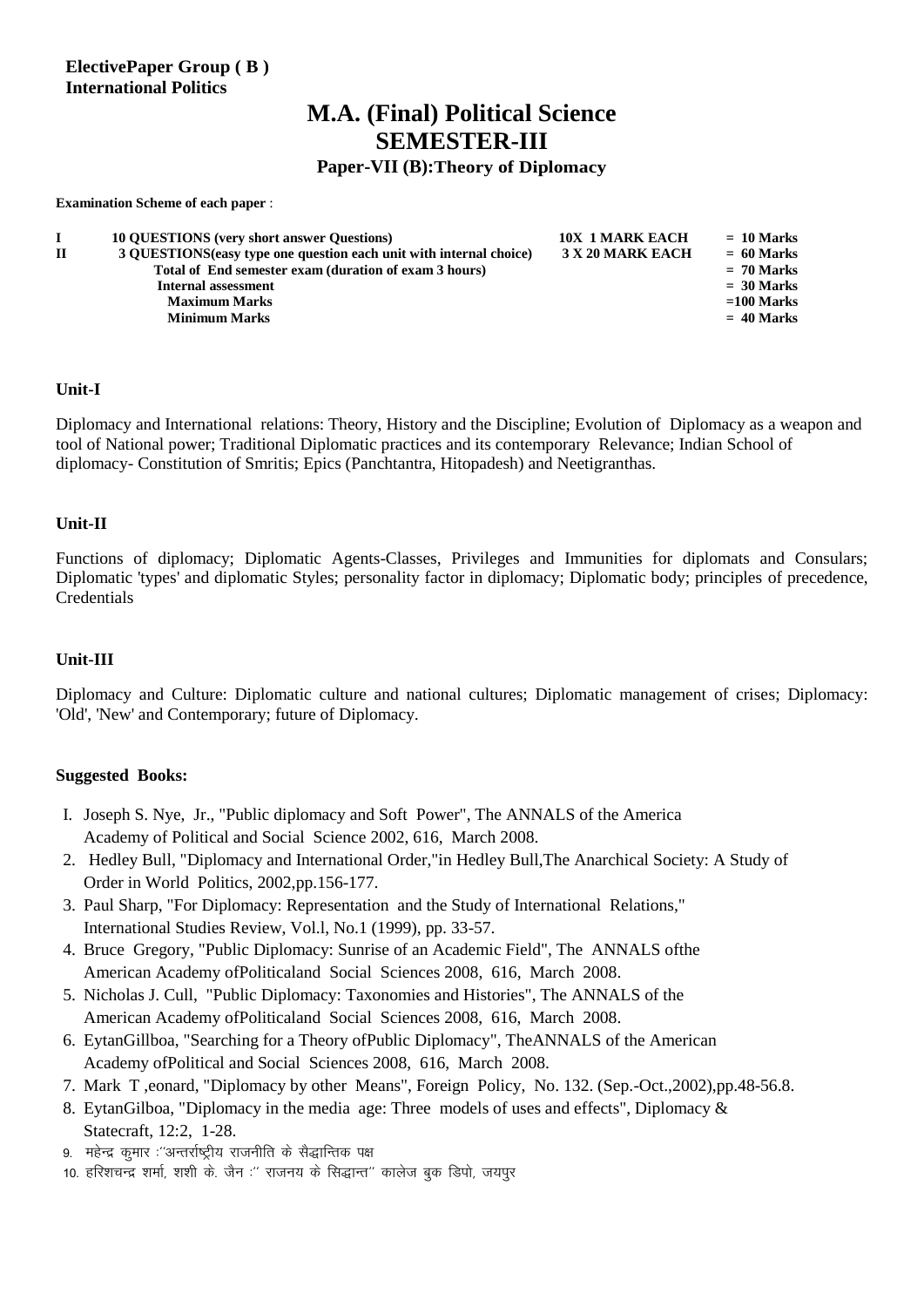## **ElectivePaper Group ( B ) International Politics**

## **M.A. (Final) Political Science SEMESTER-III**

## **Paper-VIII (B):Foreign Policies of USA, Russia, and China**

**Examination Scheme of each paper**:

|              | <b>10 OUESTIONS</b> (very short answer Questions)                   | <b>10X 1 MARK EACH</b> | $= 10$ Marks |
|--------------|---------------------------------------------------------------------|------------------------|--------------|
| $\mathbf{I}$ | 3 QUESTIONS (easy type one question each unit with internal choice) | 3 X 20 MARK EACH       | $= 60$ Marks |
|              | Total of End semester exam (duration of exam 3 hours)               |                        | $= 70$ Marks |
|              | Internal assessment                                                 |                        | $=$ 30 Marks |
|              | <b>Maximum Marks</b>                                                |                        | $=100$ Marks |
|              | <b>Minimum Marks</b>                                                |                        | $= 40$ Marks |
|              |                                                                     |                        |              |

#### **Unit-I**

USA Foreign Policy: Tradition & Contemporary Shifts, Alliances, Foreign Aid, Liberation, Recent Trends.

#### **Unit-II**

Russian foreign Policy: Bases of Russian Foreign Policy after the dissolution of U.S.S.R, Major challenges and priorities.

#### **Unit-III**

People's Republic of China's Foreign Policy: The National and ideological components; The Sino-American Relation; policy in Asia, Africa and Latin America, Impact of the collapse of U.S.S.R on Chinese foreign policy.

- 1. Black and Thompson : Foreign Policies in a Changing world
- 2. Macridis : Readings in foreign Policies
- 3. John Spanier and Steven Hook : American Foreign Policy Since World War-II
- 4. Warner Levi : Modern China's Foreign Policy
- 5. डा. पष्पेश पंत. श्री पाल जैन :''प्रमख देशो की विदेश नीतियाँ
- 6. बी. एम. जैन :" प्रमुख देशों की विदेश नीति, राजस्थान हिन्दी ग्रन्थ अकादमी
- $7.$  डॉ. महेन्द्र कमार मिश्रा :" अन्तर्राष्टीय राजनीति"
- $8.$  बॉ. प्रभदत्त शर्मा :'' विदेश नीतियॉ : सिद्धान्त एवं व्यवहार'' कालेज बक डिपो. जयपर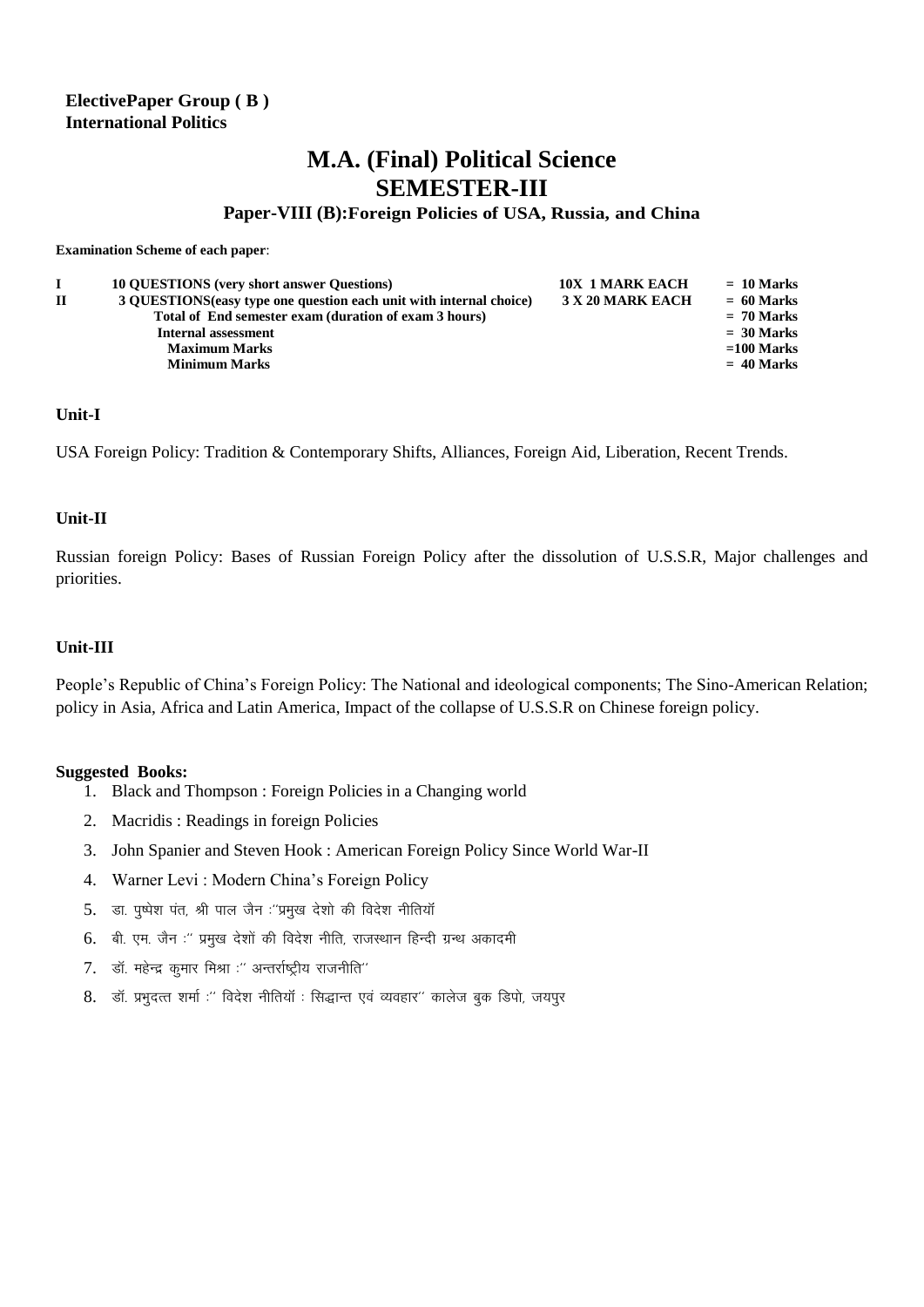## **Paper-VII (C):Public Administration in India**

**Examination Scheme of each paper**:

| <b>10 OUESTIONS</b> (very short answer Questions)                   | <b>10X 1 MARK EACH</b> | $= 10$ Marks |
|---------------------------------------------------------------------|------------------------|--------------|
| 3 QUESTIONS (easy type one question each unit with internal choice) | 3 X 20 MARK EACH       | $= 60$ Marks |
| Total of End semester exam (duration of exam 3 hours)               |                        | $= 70$ Marks |
| Internal assessment                                                 |                        | $=$ 30 Marks |
| <b>Maximum Marks</b>                                                |                        | $=100$ Marks |
| <b>Minimum Marks</b>                                                |                        | $= 40$ Marks |
|                                                                     |                        |              |

#### **Unit-I**

Evolution of Indian Administration; , Constitutional System and Indian Administration :Working of parliamentary democracy,Federalism, Indian Administration with social reference to economic planning and role of finance Commission.

#### **Unit-II**

Administration in Public Enterprises in India. Indian Bureaucracy: Its nature and problems recruitment, training, service conditions, employer –employee relation, Control over Administration in India; Parliamentary Ministerial and judicial.

#### **Unit-III**

Institution of Lokpal and Lokayukta, Financial Administration – formulation of budget, approval of budget and execution of budget, parliamentary control over finance, Controller and Auditor General of India..

#### **Reference Books :**

Ashok Chanda: Indian Administration

V.A.PaiPanadikar :Personnel System for Development Adminstration

A.D.Gorwale :Report on Public Administration (Planning Commission )

S.S.Khera : District Administration in India.

Sharma P.D.: Police and Political Development in India.

Sharma P.D.: Police and Political Order in India

Inakshi Chaturvedi : Civil Service under the Indian Constitution

K.Santhanam : Union-State Relations in India

डॉ. सरेन्द्र कटारिया, ''भारतीय लोक प्रशासन'', नेशनल पब्लिशिंग हाउस, नई दिल्ली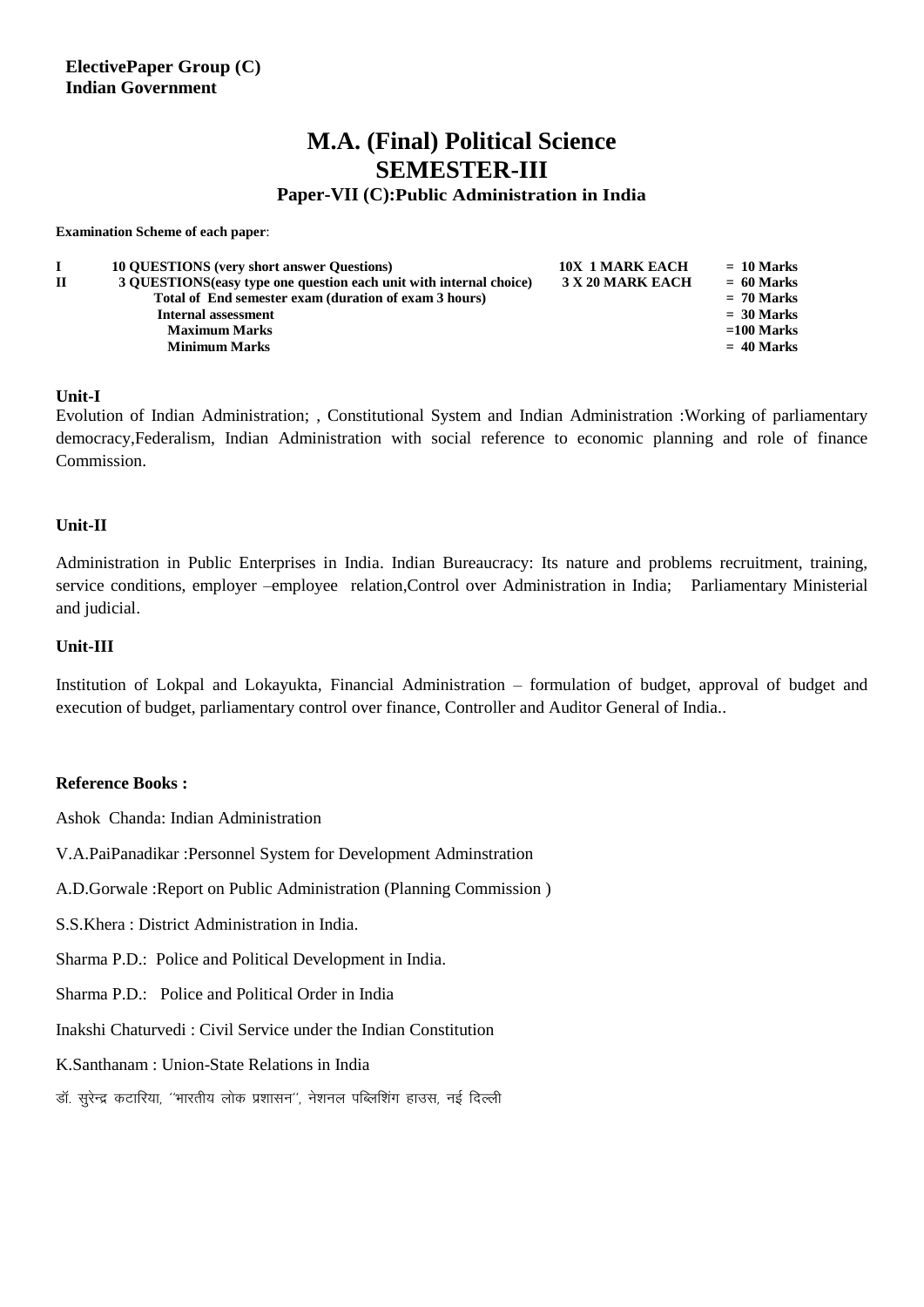**Paper-VIII (C): State Politics in India**

**Examination Scheme of each paper**:

|       | <b>10 OUESTIONS</b> (very short answer Questions)                   | <b>10X 1 MARK EACH</b> | $= 10$ Marks |
|-------|---------------------------------------------------------------------|------------------------|--------------|
| $\Pi$ | 3 OUESTIONS (easy type one question each unit with internal choice) | 3 X 20 MARK EACH       | $= 60$ Marks |
|       | Total of End semester exam (duration of exam 3 hours)               |                        | $= 70$ Marks |
|       | Internal assessment                                                 |                        | $=$ 30 Marks |
|       | <b>Maximum Marks</b>                                                |                        | $=100$ Marks |
|       | <b>Minimum Marks</b>                                                |                        | $= 40$ Marks |

#### **Unit-I**

Background: Trend in the growth of Nationalism and Democracy British, India and Princely States; Linguistic States-Structure-Organization and aftermath.

#### **Unit-II**

Constitutional Framework of Governance of States : Office of the Governor, Chief Minister and Council of Ministers, State Legislature; Political Parties and General Elections; the Pattern Collies and Role; Patterns of Leadership in States.

#### **Unit-III**

Major Pressure Groups in India with special reference to Trade Unions. Chambers of Commerce; Public Opinion in India; the Media its role and impact; Role of Caste, Region and Language in State Politics.

#### **Reference Books :**

- 1. G. Austin, The Indian Constitution: Comer Stone of a Nation, Oxford, Oxford University Press,1966.
- 2. G. Austin, "The Constitution, Society and Law," in P. Oldenburg (ed.), India Briefing 1993, Boulder Colorado, Westview Press, 1993.
- 3. A.Chanda, Federalism in India : A Study of Union-State Relations, London, George Allen &.Unwin, 1965.
- 4. P.Chatterjec (cd.), States and Politics in India, Delhi, Oxford University Press, 1997.
- 5. A.Kohli (ed.), India's Democracy: An Analysis of Changing State- Society Relations, Princeton, Princeton University Press, 1988.
- 6. A.Kohli, Democracy and Discontent : India's Growing Crisis of Govemability, Cambridge,Cambridge University Press, 1991.
- 7. R. Kothari, Politics in India, New Delhi, Orient Longman, 1970.
- 8. Iqbal Narain (ed.), State Politics in India, Meerut, MeenakshiParkashan, 1967.
- 9. S. Pai, State Politics : New Dimensions : Party System, Liberalization and Politics of Identity, Delhi, 2000.
- 10. Harinder K. Chhabra, State Politics in India, Delhi, Surjeet Publicati0ns, 1980.
- 11. B.L. Fadia, State Politics in India, Vol I & II, New Delhi, Radiant Publishes, 1984. Subhash C. Kashyap, The Politics of Defection -A Study of State Politics in India, Delhi, National Publishing House, 1969.
- **12.** T.R. Sharma (ed.), New Challenges of Politics in Indian States, New Delhi, Uppal Publishing House, 1985.
- **13.** Joya Hassan, India's Living Constitution ...........
- 14. रजनी कोठारी " भारत में राजनीतिः कल और आज" , वाणी प्रकाशन, नई दिल्ली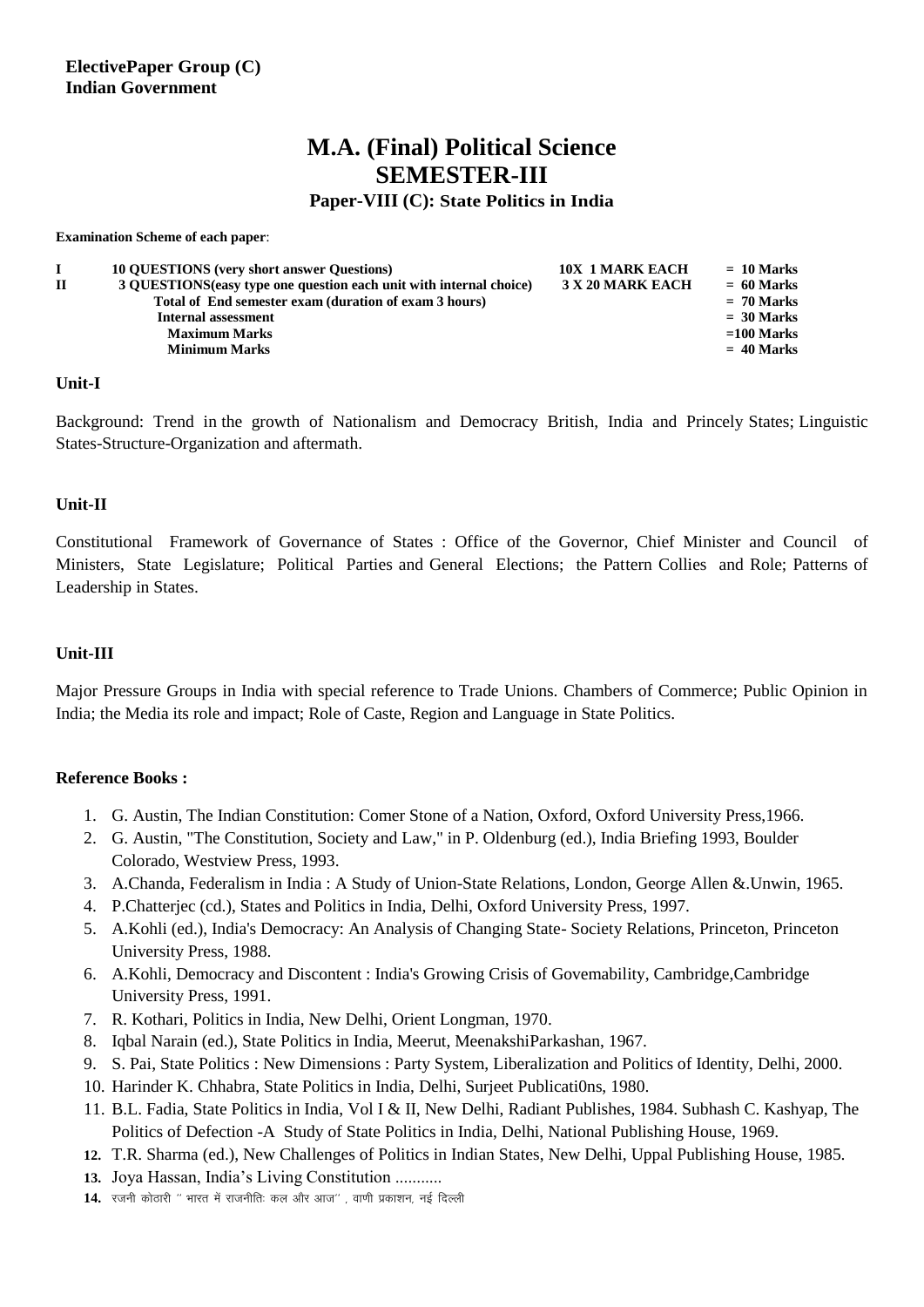## **Paper-V: Contemporary Political Theory**

#### **Compulsory Core Courses**

|       | <b>Examination Scheme of each paper:</b>                            |                        |              |
|-------|---------------------------------------------------------------------|------------------------|--------------|
|       | <b>10 QUESTIONS</b> (very short answer Questions)                   | <b>10X 1 MARK EACH</b> | $= 10$ Marks |
| $\Pi$ | 3 QUESTIONS (easy type one question each unit with internal choice) | 3 X 20 MARK EACH       | $= 60$ Marks |
|       | Total of End semester exam (duration of exam 3 hours)               |                        | $= 70$ Marks |
|       | Internal assessment                                                 |                        | $= 30$ Marks |
|       | <b>Maximum Marks</b>                                                |                        | $=100$ Marks |
|       | <b>Minimum Marks</b>                                                |                        | $= 40$ Marks |

## **Unit-I**

Political Theory: Meaning, Nature, Evolution, Decline and Resurgence Debate The Behavioural Transformation and Empirical Political Theory-System's, Structural- Functional, Distributive, Communication framework

## **Unit-II**

Liberal Political Theory, Neo-Liberalism, Post-Liberalism, Marxist Political Theory, Neo-Marxism, Critical Theory Feminist Political Theory,Globalization

## **Unit-III**

Theory of Justice, Post-Modernism, Communitarianism, MultiCulturalism, Citizenship, Environmentalism Post-Colonialism, Gandhism

## **Suggested Book :**

Kymlicka,Will,"ContemporaryPoliticalPhilosophy:AnIntroduction,"OUP,NewDelhi,2002 RawlsJohn,"ATheoryofJustice",OUP,NewYork,1971 Nozick,Robert,"Anarchy,StateandUtopia,"BasicBooks,NewYork,1974 Bakaya,Santosh,"ThePoliticalTheoryofRobertNozick,"KalpazPublications,Delhi,2006 Bell,DanielA,"CommunitarianismanditsCritics,",OUP,NewYork,1993 Heater,Derek,"WhatisCitizenship",Blackwell,NewYork,2000 Okin,Susan,"Justice,GenderandtheFamily,"BasicBooks,NewYork,1989 .Willet,Cynthia,"TheorisingMulticulturalism:AGuidetotheCurrentDebate,"Blackwell,New York,1998 RoemerJohn(Ed.),"Analytical Marxism",CambridgeUniversityPress,Cambridge,l986 AshaKaushik,Development,GlobalizationandWomen:RevisitingtheIssues,Jaipur,Rawat Publication,2013 AshaKaushik,Politics,SymbolsandPoliticalTheory:RethinkingGandhi,Jaipur,Rawat Publication,2001 AshaKaushik,Globalization,DemocracyandCulture:SituatingGandhianAlternatives,Jaipur, Pointer,2002 डॉ. नरेश दाधीच<sup>ं</sup> समसामयिक राजनीतिक चिन्तन. रावत पब्लिकेशन्स. 2014 प्रो. सी. पी. बर्थवाल, प्रो. बी. एल साह "आधुनिक राजनीतिक सिद्धान्त व विश्लेषण डॉ. हरिशचन्द्र शर्मा, ''आधुनिक राजनीतिक बुक डिपो, जयपुर

कष्णकान्त मिश्र : राजनीतिक सिद्धान्त और शासन, नाइट प्रिंटिग प्रेस, दिल्ली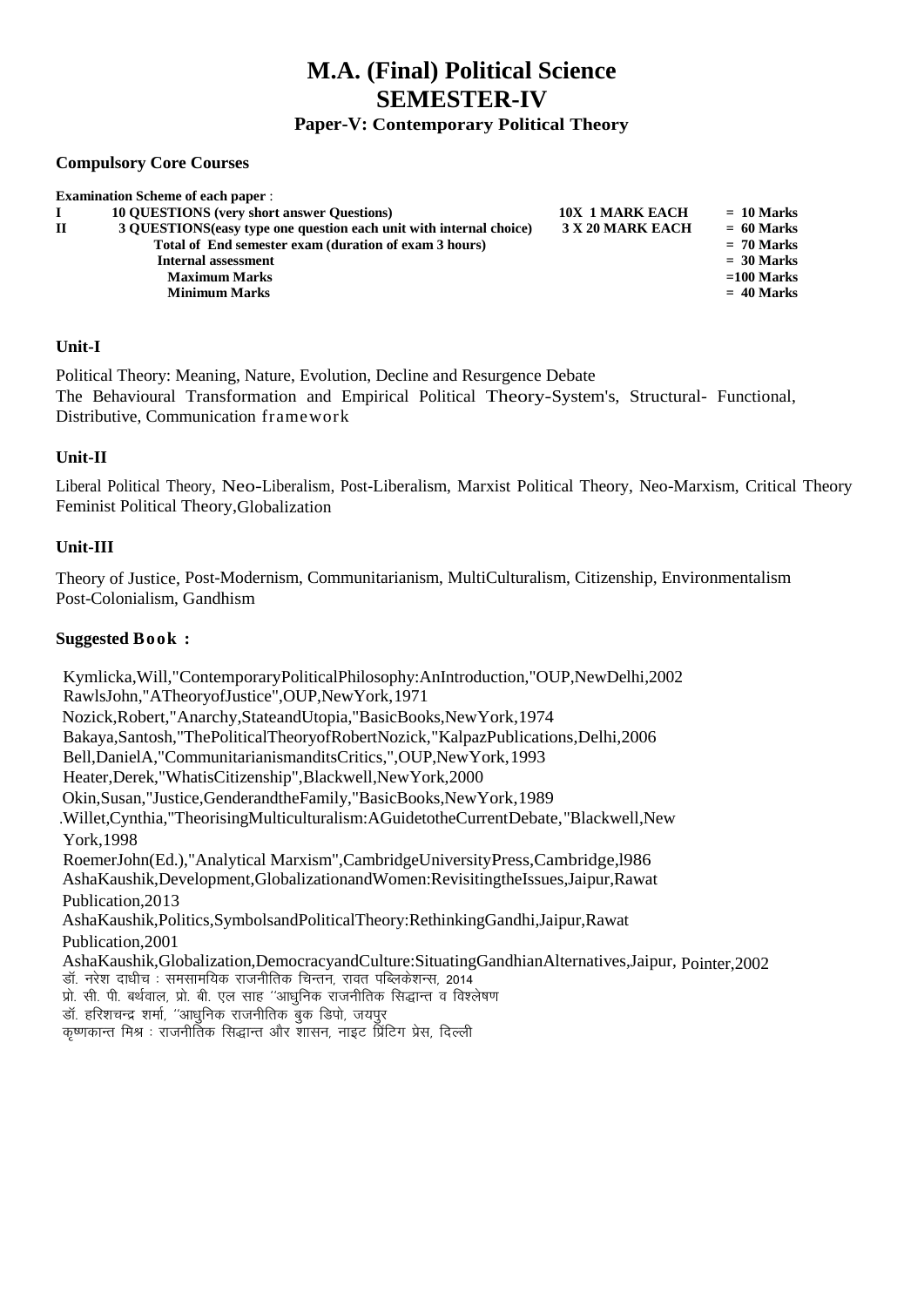## **Paper-VI: Indian Government & Politics (Practice & Processes)**

|   | <b>Examination Scheme of each paper:</b>                            |                        |              |
|---|---------------------------------------------------------------------|------------------------|--------------|
|   | <b>10 OUESTIONS</b> (very short answer Questions)                   | <b>10X 1 MARK EACH</b> | $= 10$ Marks |
| П | 3 QUESTIONS (easy type one question each unit with internal choice) | 3 X 20 MARK EACH       | $= 60$ Marks |
|   | Total of End semester exam (duration of exam 3 hours)               |                        | $= 70$ Marks |
|   | <b>Internal assessment</b>                                          |                        | $= 30$ Marks |
|   | <b>Maximum Marks</b>                                                |                        | $=100$ Marks |
|   | <b>Minimum Marks</b>                                                |                        | $= 40$ Marks |
|   |                                                                     |                        |              |

#### **Unit-I**

Federalism, State: Chief Minister, State Legislature and Disputes Related to Administrative Power; Regionalism and National Integration.

## **Unit-II**

Union-State Relations, Office of the Governor and Politics of President's Rules. Party System, Political Parties; Elections and Voting behavior; Electoral reforms;

#### **Unit-III**

Politics of Caste, Class, Communalism and Language; Secularism, Issues of· Minorities, Naxalism, Terrorism. Problem of Social and Economic Justice, Gender issues. Lokpal and lokaukta, Civil Society movement and Right to information.

- 1. G.Austin,*The IndianConstitution:CornerStoneofaNation,*Oxford,OxfordUniversityPress,1966.
- 2. G.Austin,*Workinga DemocraticConstitution:The Indian Experience,*Delhi,OxfordUniversityPress,2000.
- 3. D.D.Basu,*An IntroductiontotheConstitutionofIndia,*NewDelhi,PrenticeHall,1994.
- 4. D.D.BasuandB.Parekh(ed.),*CrisisandChangeinContemporaryIndia,*NewDelhi,Sage1994. C.P.Bhambhri,*TheIndianState:fiftyyears,*NewDelhi,Shipra,1997.
- 5. K.L.Kamal:DemocraticPoliticsinIndia,Vikas,NewDelhi,1977
- 6. P.Brass,*Politics ofIndiaSince Independence,*Hyderabad,OrientLongman,1990.
- 7. P.Brass,*[,anguage, Religion and PoliticsinNorth India,*London,CambridgeUniversityPress,1974.
- 8. Chanda,*FederalisminIndia:AStudyofUnion-SateRelations,*London,GeorgeAllen&Unwin,1965.
- 9. S.CobridgeandJ.Harriss,*ReinventingIndia:Liberalization,HinduNationalismandPopular Democracy,*Delhi,OxfordUniversityPress,200I.
- 10. V.R. Mehta.Ideology;ModernizationandPoliticsinIndia,Manohar,Delhi1983
- $11.$  एम.पी. राय: भारतीय शासन एवंराजनीति
- $12.$  पी. आर. जैन एवं बी. एल. फड़िया: भारतीय शासन व राजनीति
- 13. डॉ. आर. एन. त्रिवेदी, कालेज बक डिपो, जयपर
- $14.$  एम. लक्ष्मीकान्त "भारत की राजव्यवस्था"
- $15.$  डॉ. एस. सी. सिंघल, "भारतीय शासन एवं राजनीति"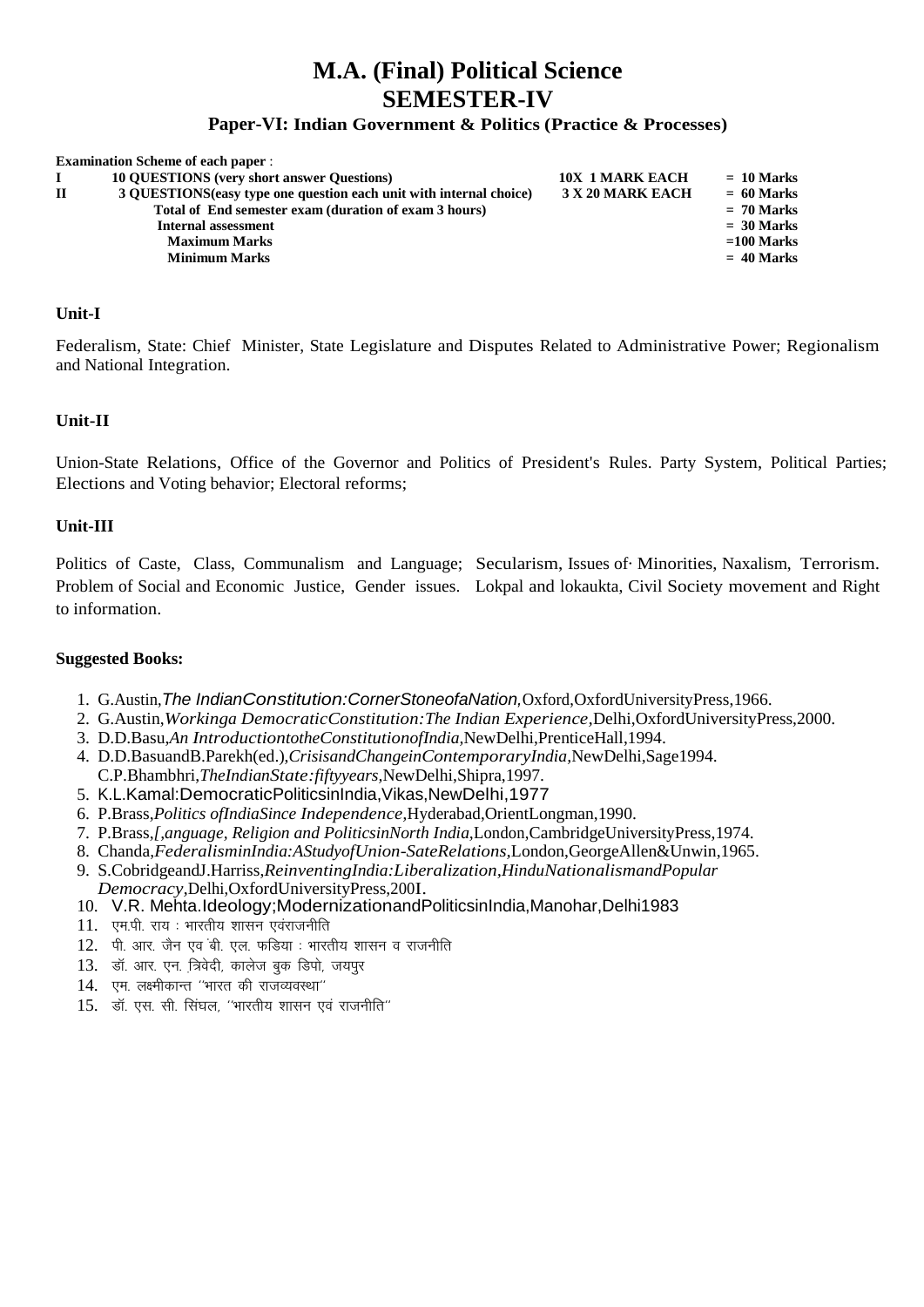## **Paper-IX : Research Methodology-II**

|   | <b>Examination Scheme of each paper:</b>                            |                        |              |
|---|---------------------------------------------------------------------|------------------------|--------------|
|   | <b>10 OUESTIONS</b> (very short answer Questions)                   | <b>10X 1 MARK EACH</b> | $= 10$ Marks |
| П | 3 OUESTIONS (easy type one question each unit with internal choice) | 3 X 20 MARK EACH       | $= 60$ Marks |
|   | Total of End semester exam (duration of exam 3 hours)               |                        | $= 70$ Marks |
|   | <b>Internal assessment</b>                                          |                        | $= 30$ Marks |
|   | <b>Maximum Marks</b>                                                |                        | $=100$ Marks |
|   | <b>Minimum Marks</b>                                                |                        | $= 40$ Marks |
|   |                                                                     |                        |              |

## **Unit-I**

Sampling, Techniques of Data collection, observation, Questionnaire and Schedule.

## **UNIT-II**

Use of life histories and protective Techniques, Interview, content Analysis Measurement

Techniques, Scaling and Index Construction, Politicometrics.

## **UNIT-III**

Concept of Property and Space: Coding and Tabulation; Data Analysis, Report Writing; Theory

Building in Political Science, Preparation of Research Proposal.

- 1. Karl Popper: The Logic of Scientific Discovery
- 2. P.N. Mukherjee: Methodology in Social Research
- 3. S. L. Verma: Research Methodology in Political Science
- 4. Dr. B.M.Jain: Research Methodology
- 5. R.N.Trivedi & O.P. Shukla : Research Methodology
- 6. डॉ. बी. एम. जैन, " रिसर्च मैथ्डोलॉजी"
- 7. डॉ. बी. एल. फडिया , "शोध पद्धतियॉं," साहित्य भवन पब्लिकेशन्स, आगरा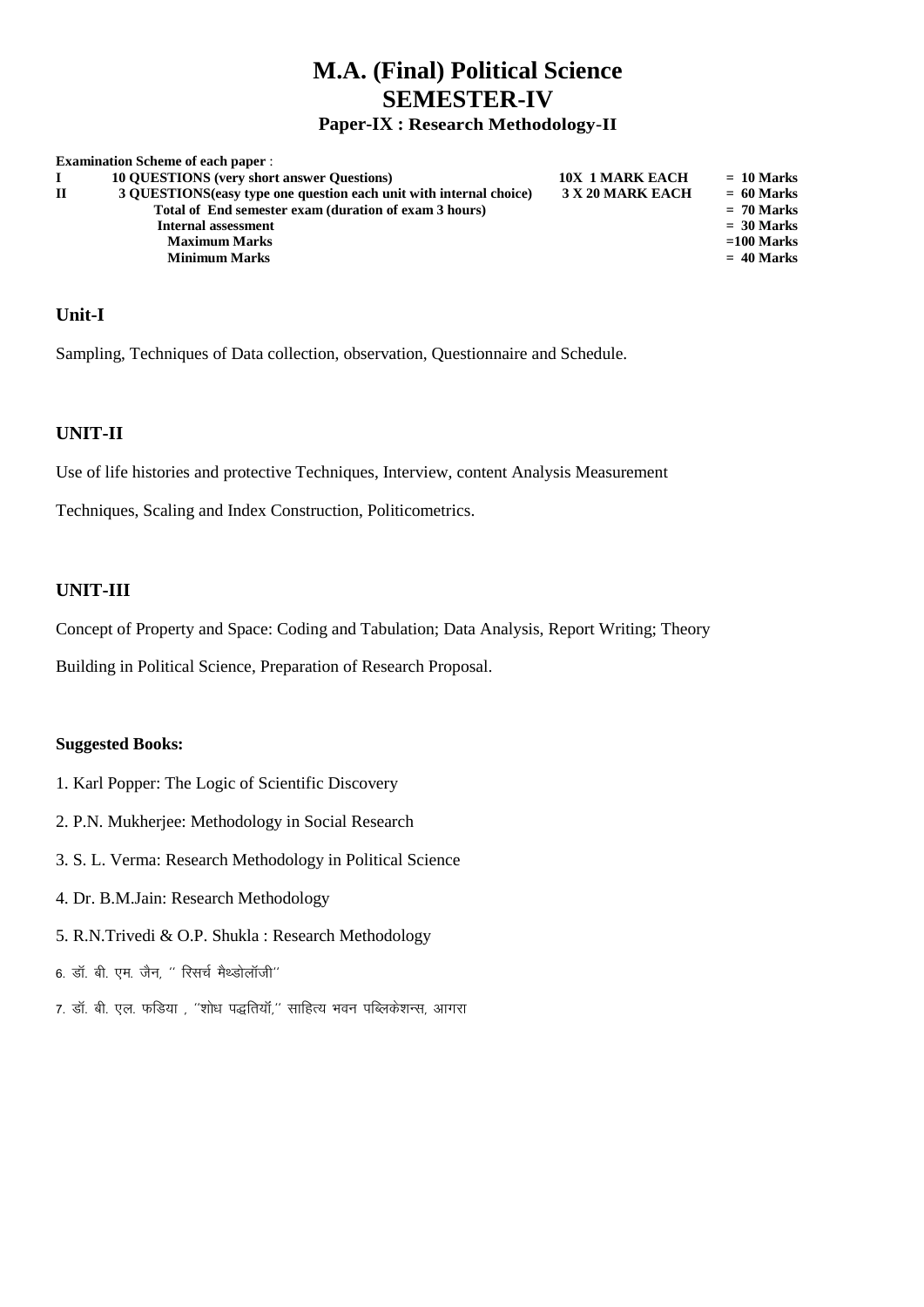## **ElectivePaper Group ( A ) Political Theory**

## **M.A. (Final) Political Science SEMESTER-IV**

## **Paper-VII(A):Modern Indian Political Thought-II**

| $= 10$ Marks |
|--------------|
| $= 60$ Marks |
| $= 70$ Marks |
| $= 30$ Marks |
| $=100$ Marks |
| $= 40$ Marks |
|              |

## **Unit-I**

Ideas and contribution of M.K. Gandhi, Jawahar Lal Nehru.

## **Unit-II**

B.R. Ambedkar, and M.N. Roy.

## **Unit-III**

V. D. Savarkar, Ram Monahar Lohia, Jai Prakash Narayan.

- 1. A.Appadorai, Doocuments on Political Thought in Modersn India, 2 Vol. ,Bombay OxfordUniversity Press, 1970.
- 2. J. V. Bondurant, Conquest of Violence: The Gandhian Philosophy of Conflict, Berkeley, University of California Press, 1965.
- 3. R. Lyer, The Moral & Political Thought of Mahatma Gandhi, Delhi Oxford University Press,1973.
- 4. K. N. Kadam, Dr. B. R. Ambedkar, New Delhi, Sage,l992.
- 5. M. J. Kanetkar, Tilak& Gandhi: A Comparative Study, Nagpur, Author, 1935.
- 6. B. R. Nanda, Gokhale, Gandhi and Nehrus: Studies in Indian Nationalism, London, Allen andUnwin, 1974.
- 7. G. Omvelt, Dalits and the Democratic Revolution: Dr.Ambedkar& Dalit Movement in ColonialIndia, New, Delhi, Sage, 1994.
- 8. T. Pantham& K. Deustch, Political Thought in Modern India, New Delhi, Sage, 1986.
- 9. B. Parekh, Collnialism,Tradition And Reform: Analysis of Gandhi's Political Discourse, NewDelhi, Sage, 1989.
- 10. S. A. Wolpert, Tilak&Gokhale, Berkeley, University of California Press,l962.
- 11. Sheila Rai: Gandhian View of Individual, State and Society
- 12. Ramashray Roy: Self and Society, sage. New Delhi, 1985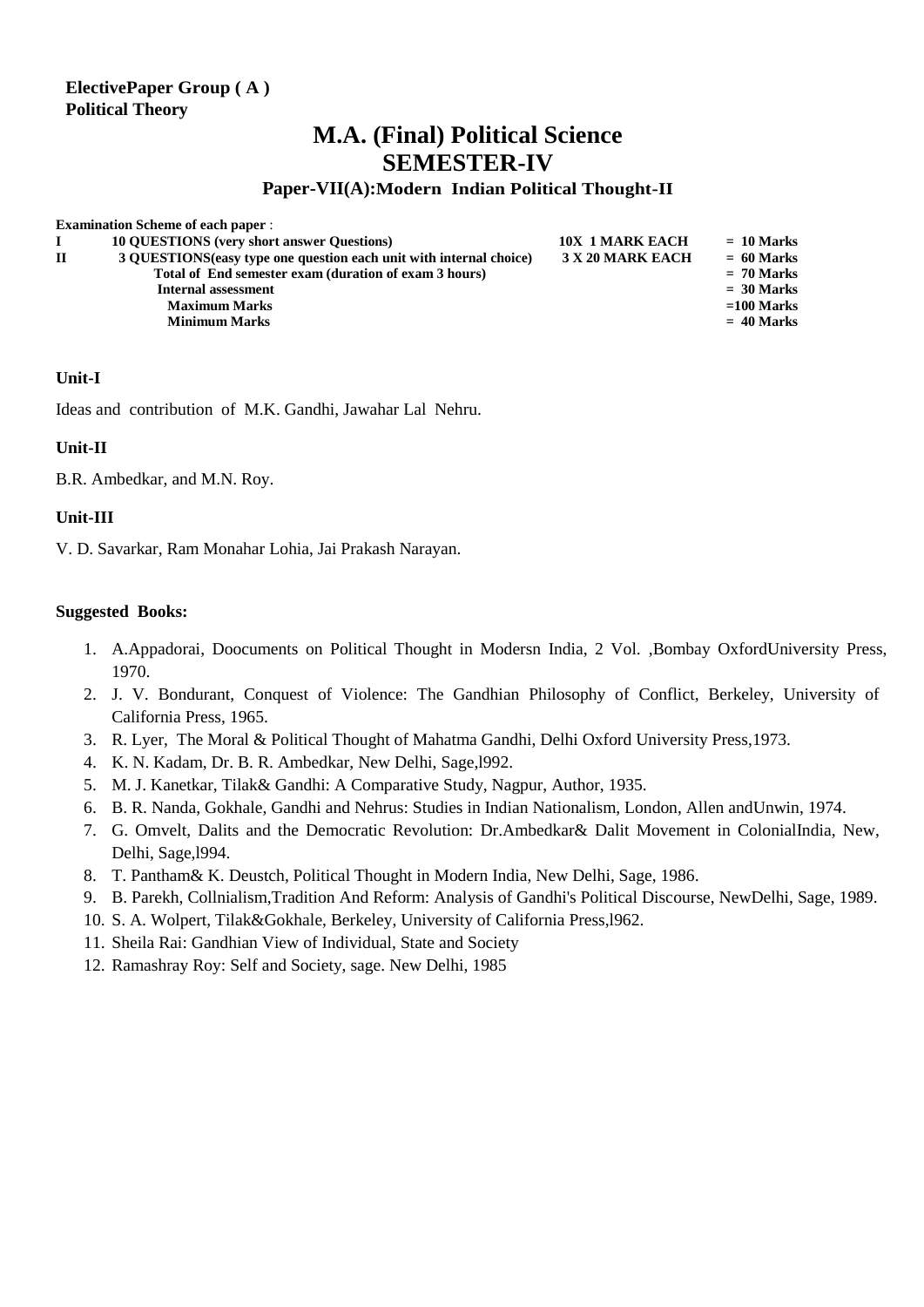**Examination Scheme of each paper** :

## **M.A. (Final) Political Science SEMESTER-IV**

## **Paper-VIII(A):Foundation of Gandhian Thought-II**

|   | <b>Examination benefite of cach puper</b> .                         |                        |              |
|---|---------------------------------------------------------------------|------------------------|--------------|
|   | <b>10 QUESTIONS</b> (very short answer Questions)                   | <b>10X 1 MARK EACH</b> | $= 10$ Marks |
| П | 3 OUESTIONS (easy type one question each unit with internal choice) | 3 X 20 MARK EACH       | $= 60$ Marks |
|   | Total of End semester exam (duration of exam 3 hours)               |                        | $= 70$ Marks |
|   | Internal assessment                                                 |                        | $= 30$ Marks |
|   | <b>Maximum Marks</b>                                                |                        | $=100$ Marks |
|   | <b>Minimum Marks</b>                                                |                        | $= 40$ Marks |
|   |                                                                     |                        |              |

## **Unit-I**

Social Thought of Gandhi, Status of Women, Dowry Caste System Untouchability, Education

## **Unit-II**

Gandhian Economic and Political Ideas, Sarvodaya, Trusteeship, Breadlabour, Khadi, Swadeshi,Democracy, Swaraj, Rights, Liberty and State.

## **Unit-III**

Gandhi and its Contemporaries- Vinoba, Ambedkar and Nehru. Comparative study of Gandhi with Anarchists, Marx, Mao, Existentialism and John Rawls

- 1. Allen, Douglas; (Ed.), "The Philosophy of Mahatma Gandhi for the Twenty-First Century", Laxington Books, Lanham, 2008
- 2. Andrews, C.F.; "Mahatma Gandhi : His life and Ideas", Anmol Publications, New Delhi, 1987
- 3. Bandyobadhyaya, J.; "Mao-tse-tung and Gandhi: perspective on Social Transformation", Allied Publishers, New Delhi, 1973
- 4. Bondurant, Joan V.; "Conquest of Violence: The Gandhian Philosophy of Conflict", OUP, Mumbai, 1959
- 5. Bose, Ninnal Kumar "Studies in Gandhism", Navajivan Publishing House, Ahmedabad, 1972
- 6. Brown, Judith M.; &Parel, Anthony; (Ed.), "The Cambridge Companion to Gandhi", Cambridge University Press, Cambridge, 2011
- 7. Dadhich, Naresh "Gandhi and Existentialism", Rawat Publications, Jaipur, 1993
- 8. Dadhich, Naresh; "Women, Conflict Resolution and culture: Gandhian Perspective", Aavishkar Publishers, Jaipur, 2003,
- 9. Dadhich, Naresh; "Non-Violence, Peace and Politics: Understanding Gandhi", AavishkarPublishers, Jaipur, 2003.
- 10. Datta, Dhin;ndra Mohan; "The Philosophy ofMahatma Gandhi" The University of Wisconsin. Madison, 1953
- 11. Dhawan, Gopinath; "The Political Philosophy of Mahatma Gandhi", Navjivan Publishing House, Ahmedabad, 1951
- 12. Ericson, Eric H.; "Gandhi's Truth: on the Origins Militants Non-violent", Norton New York, 1969
- 13. Fischer, Louis; "The Life ofMahatma Gandhi", Granada, London, 1951
- 14. Gandhi, Rajmohan; "Mohandas: A True Story of a Man, His People and An Empire", Penguin Books, New Delhi, 2006
- 15. Ganguli, B.N.; "Gandhi's Social Philosophy: perspective and relevance", Vikas Publishing House, New Delhi,1973
- 16. Guha, Ramchandra; "Gandhi Before India", Allen Lane, New Delhi, 2013
- $17.$  एम. के. गॉधी : " दक्षिणअफ्रीका के सत्याग्रहकाइतिहास", नवजीवनप्रकाशनमन्दिर, अहमदाबाद, 2011
- $18.$  एम्. के. गाँधी : "हिन्दस्वराज" नवजीवनप्रकाशनमन्दिर, अहमदाबाद, 2011
- 19. महादेवप्रसाद : महात्मागॉधीका समज दर्शन, साहित्य अकादमी, पंचकुला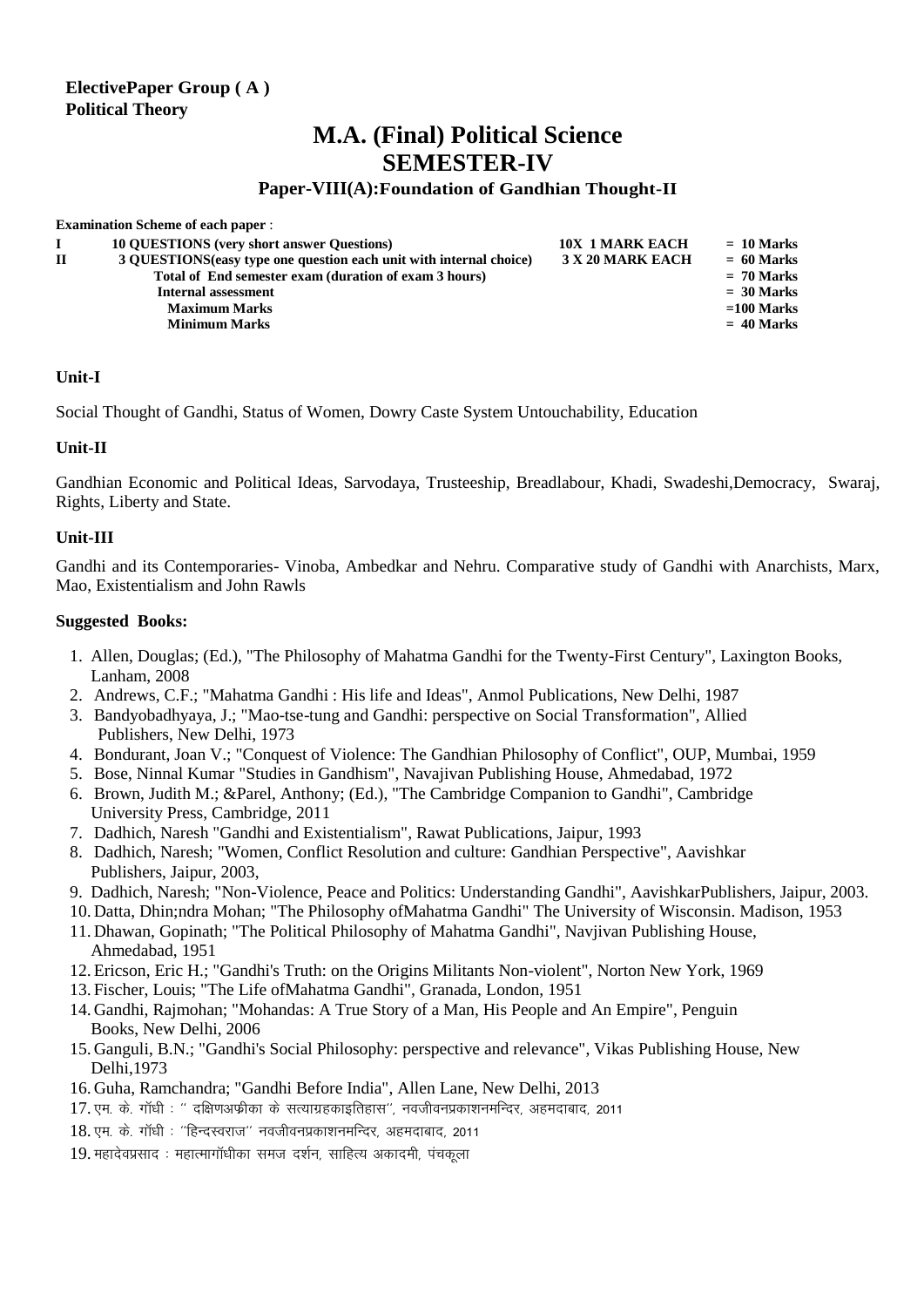## **Paper-VII (B):Practice of Diplomacy**

|       | <b>Examination Scheme of each paper:</b>                            |                        |              |
|-------|---------------------------------------------------------------------|------------------------|--------------|
|       | <b>10 OUESTIONS</b> (very short answer Ouestions)                   | <b>10X 1 MARK EACH</b> | $= 10$ Marks |
| $\Pi$ | 3 OUESTIONS (easy type one question each unit with internal choice) | 3 X 20 MARK EACH       | $= 60$ Marks |
|       | Total of End semester exam (duration of exam 3 hours)               |                        | $= 70$ Marks |
|       | <b>Internal assessment</b>                                          |                        | $=$ 30 Marks |
|       | <b>Maximum Marks</b>                                                |                        | $=100$ Marks |
|       | <b>Minimum Marks</b>                                                |                        | $= 40$ Marks |
|       |                                                                     |                        |              |

## **Unit-I**

New Technique's and Recent Development in diplomacy: Diplomacy in information age, diplomacy and technology; Propaganda, power and diplomacy; languages of diplomatic intercourse and forms of documents; role of diplomacy in Treaties and their different aspects- Concordat, additional articles, final act, ratification; accession; reservation and termination.

## **Unit-II**

Types of diplomacy: democratic diplomacy; parliamentary diplomacy; summit diplomacy; conference diplomacy; public Diplomacy; cultural diplomacy; media diplomacy; economic diplomacy; Track-Two diplomacy; Sub-national diplomacy; nuclear diplomacy.

## **Unit-III**

Challenges to diplomacy: Terrorism and diplomacy; clash of civilizations and diplomacy; contemporary crises and diplomacy; diplomacy and human rights; environmental diplomacy; Diplomacy and foreign policy; Foreign Service and foreign office with special reference to the Organization and functions of the Ministry of External Affairs (MEA) in India. Limits of diplomacy

## S**uggested Reading:**

- 1**.** Joseph S. Nye, Jr., "Public diplomacy and Soft Power", The ANNALS of the AmericaAcademy of Political and Social Science 2002, 616, March 2008.
- 2. Hedley Bull, "Diplomacy and International Order,"in Hedley Bull,The Anarchical Society: A Study ofOrder in World Politics, 2002,pp.156-177.
- 3. Paul Sharp, "For Diplomacy: Representation and the Study of International Relations,"International Studies Review, Vol.l, No.1 (1999), pp. 33-57.
- 4. Bruce Gregory, "Public Diplomacy: Sunrise of an Academic Field", The ANNALS oftheAmerican Academy OfPolitical and Social Sciences 2008, 616, March 2008.
- 5. Nicholas J. Cull, "Public Diplomacy: Taxonomies and Histories", The ANNALS of theAmerican Academy OfPolitical and Social Sciences 2008, 616, March 2008.
- 6. EytanGillboa, "Searching for a Theory ofPublic Diplomacy", TheANNALS of the AmericanAcademy ofPolitical and Social Sciences 2008, 616, March 2008.
- 7. Mark T ,eonard, "Diplomacy by other Means", Foreign Policy, No. 132. (Sep.-Oct.,2002),pp.48-56.
- 8. DayaKishanThussu and Des Freedman, War and the Media: Reporting Conflict 24/7, VistaarPublication, New Delhi, 2003(Chapter 6 and 11).
- 9. EytanGilboa, "Diplomacy in the media age: Three models of uses and effects", Diplomacy &Statecraft, 12:2, 1-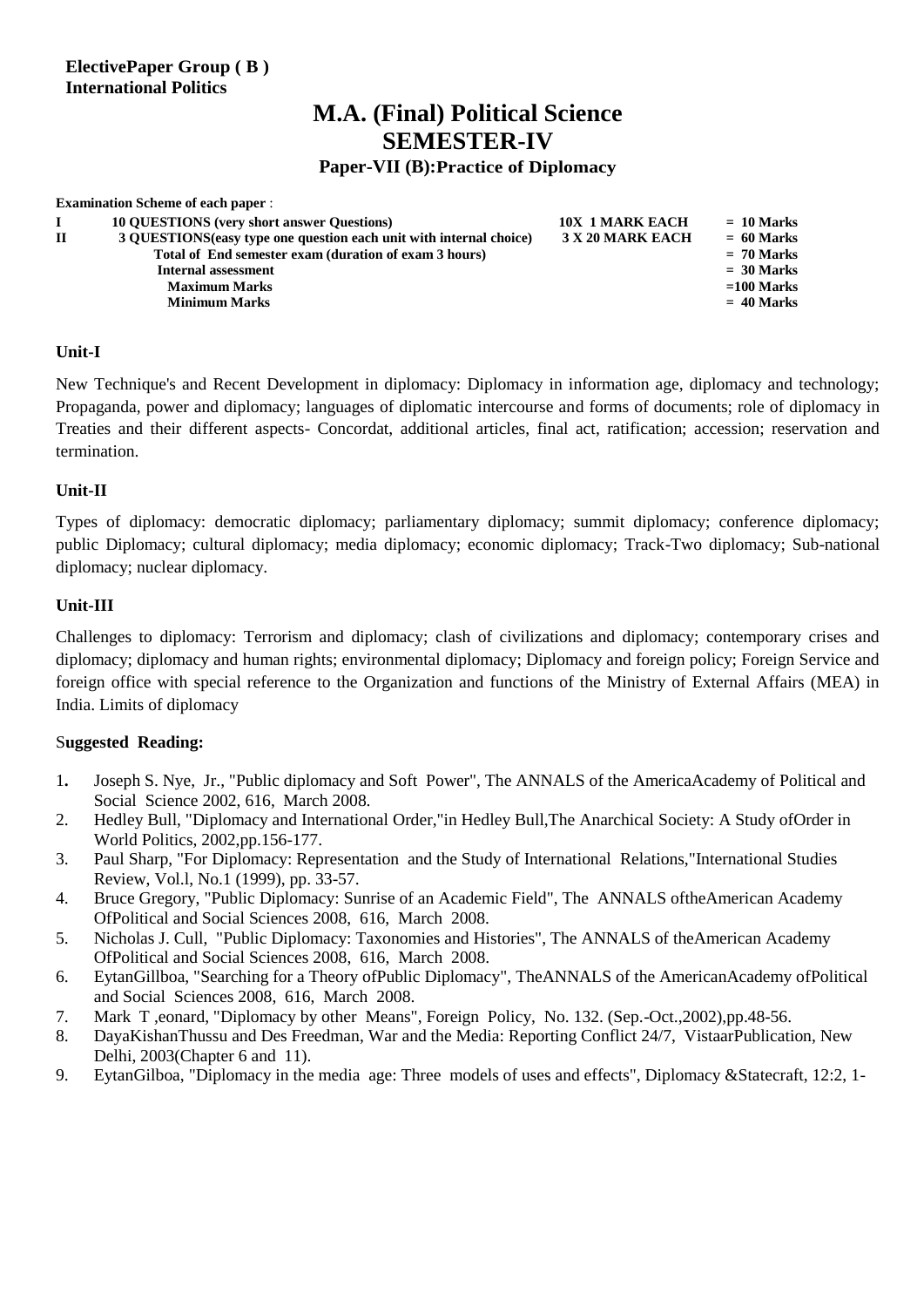## **ElectivePaper Group ( B ) International Politics**

## **M.A. (Final) Political Science SEMESTER-IV**

**Paper-VIII (B):India's Foreign Policy** 

| <b>Examination Scheme of each paper:</b>                            |                        |              |
|---------------------------------------------------------------------|------------------------|--------------|
| <b>10 OUESTIONS</b> (very short answer Questions)                   | <b>10X 1 MARK EACH</b> | $= 10$ Marks |
| 3 QUESTIONS (easy type one question each unit with internal choice) | 3 X 20 MARK EACH       | $= 60$ Marks |
| Total of End semester exam (duration of exam 3 hours)               |                        | $= 70$ Marks |
| <b>Internal assessment</b>                                          |                        | $= 30$ Marks |
| <b>Maximum Marks</b>                                                |                        | $=100$ Marks |
| <b>Minimum Marks</b>                                                |                        | $= 40$ Marks |
|                                                                     |                        |              |

## **Unit-I**

Determinants, Principles, foundations, genesis, and objectives of India's foreign policy; Domestic politics, Institutions, and structures of foreign policy making in India

## **Unit-II**

Changing relations with major powers in the Post-Cold War era: USA, Russia, China

## **Unit-III**

India's relations with South Asian States, Major security challenges and regional engagements

(A)Main issues and prospects with: Pakistan, Afghanistan, Sri Lanka, Bangladesh, Nepal, Bhutan and Maldives.

(B)Major security challenges: (a) traditional security challenges : Border disputes, Kashmir dispute, insurgency, nuclear policy; (b)non-traditional security challenges: International terrorism, energy security, environmental and ecological security; human security.

(C)India's engagement with multilateral forums: UN, WTO, UNFCCC, EU, ASEAN, SCO etc.

- 9. Jawaharlal Nehru: India's Foreign Policy
- $10.$  महेन्द्रकुमार : भारत की विदेशनीति
- $11.$  अरूण चतुर्वेदी: भारत की विदेशनीति
- $12.$  श्री प्रकाशमणि त्रिपाठी. "अन्तराष्टीय संगठन "
- 13. डॉ. एम. पी. राय, "अन्तर्राष्ट्रीय संगठन", कॉलेज बुक डिपो, जयपुर
- 14. एस. सी. सिंघल "भारत की विदेश नीति, लक्ष्मी नारायण अग्रवाल, जयपुर
- $15.$  आर. एस. यादव :" भारत की विदेशनीति पीयरसन पब्लिकेशन
- $16.$  डॉ. राजबाला सिंह : "भारत की विदेश नीति, आविष्कार पब्लिशर्स
- 17. वी. पी. दत्त : "बदलती दुनिया मे भारत की विदेश नीति, हिंदी माध्यम कार्यान्वय निदेशालय, दिल्ली
- $18.$  यु. आर. घई :''भारतीय विदेश नीति, न्यु एकेडेमिक पब्लिशिंग कम्पनी , जालन्धर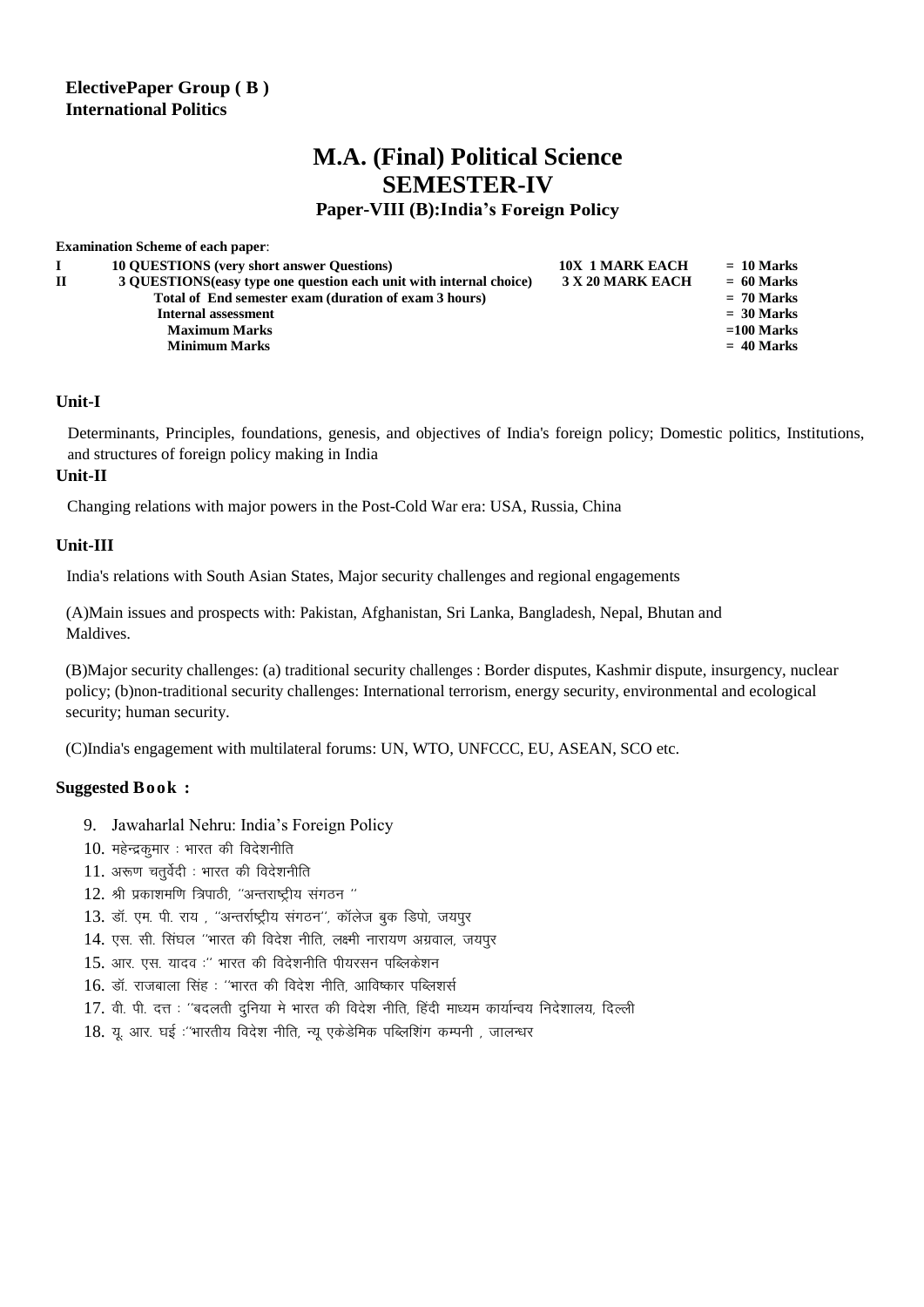## **ElectivePaper Group (C) Indian Government**

# **M.A. (Final) Political Science SEMESTER-IV**

## **Paper-VII (C): Comparative Public Administration**

**Examination Scheme of each paper**: **I 10 QUESTIONS (very short answer Questions) 10X 1 MARK EACH = 10 Marks II 3 QUESTIONS(easy type one question each unit with internal choice) 3 X 20 MARK EACH = 60 Marks Total of End semester exam (duration of exam 3 hours) = 70 Marks Internal assessment**  $=$  30 Marks **Maximum Marks =100 Marks Minimum Marks = 40 Marks**

## **Unit-I**

Meaning, Nature and significance of Comparative Public Administration; Evolution of the Study of Comparative Public Administration with special reference to the contributions F.W. Riggs, Salient features of administrative systems in developed and developing societies.

Public Administration and Environmental, economic, cultural and political Approaches; Methods to the study of comparative Public Administration: Structural-Functional, Ecological, Behavioural and Systems

#### **Unit-II**

Salient Features of the Administrative System of U.K., U.S.A., and France. Political Executives in U.K. France, U.S.A.

#### **Unit-III**

The Machinery of the Government in U.K., U.S.A., and France State and Regional levels. Citizens and Administration: A Comparative Studyof machinery orthe removal of citizen's grievances.

## **Recommended Books:**

W.J. Siffin: Towards the Comparative Study of Public Administration, Indian University Press, Bloomington, Indian 1959.

F. W. Riggs: Administration in Developing Countries - The Theory of Prismatic Society, Houghton MitTen Co. Boston 1964.

F. Heady and Stokes: Papers in Comparative Public Administration, Institute of Public Administration, University of Michigan USA.

RJS Baker: Administrative Theory and Public Administration, London: Hutchinson & Co. Ltd. 1972.

W. Robson (ed.): Civil Service in England and France, Hogarth, 1956.

U.K. Royal Commission in the Civil Service (2 Vols.) 1953-55.

National Productivity Council: Personnel Management in Japan, USA and Britain, New Delhi, NPC, 1963.

Arora, Ramesh K. Comparative public administration; an ecological perspective, Associated Pub. House New Delhi,1972.

डॉ. सुरेन्द्र कटारिया , "तुलनात्मक लोक प्रशासन", आर. बी. एस. ए. पब्लिशर्स, जयपुर